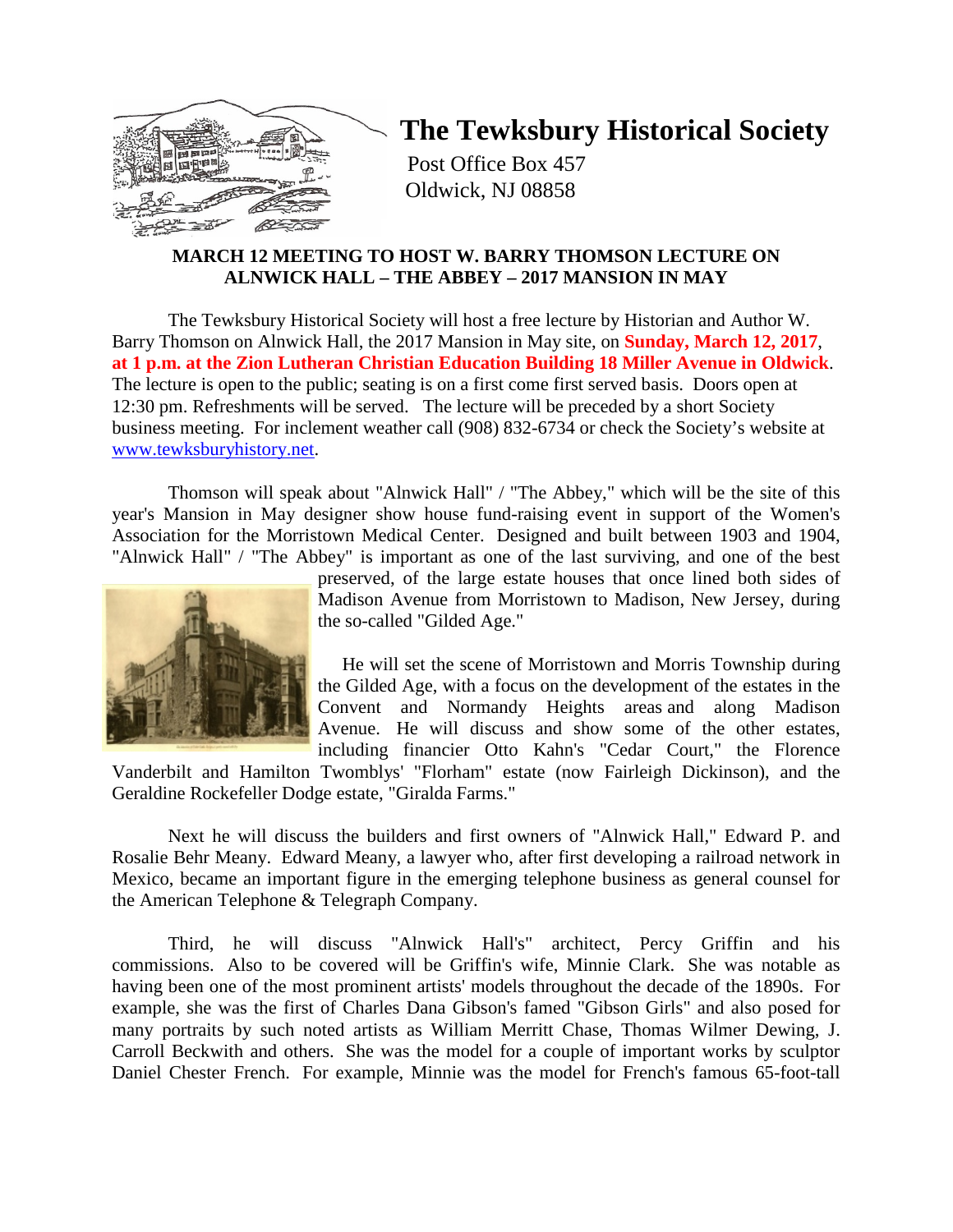gilded statue of "The Republic" that was the sculptural centerpiece of the 1893 World's Columbian Exposition in Chicago.

Next, his talk will discuss the design and development of "Alnwick Hall" itself, including the building's important stained glass windows. Also to be covered will be the annual musicales that were hosted by the Meany's. These lavish affairs featured musicians from the Metropolitan Opera orchestra and noted singers and musicians of the day, including famed Russian violinist Efrem Zimbalist, father of the television, stage and movie actor of the same name. The Meanys musicales, which were attended by a who's who of society (one of their house guests was the young Wallis Warfield, later to become the Duchess of Windsor). The Meanys post-concert dinners were catered by the noted New York restaurant, Delmonicos.

Lastly, his presentation will cover the lives of the Meanys after they sold "Alnwick Hall" and the several interesting subsequent owners of the property.

After leaving a corporate career in New York, where he last served as Senior Vice President and Chief Administrative Officer of the multinational retail holding company, Woolworth Corporation—now Foot Locker, Inc.—Barry has been engaged as a management consultant and has worked on several historic preservation and architectural history projects and as an author and lecturer.

He is the co-author, with the late John K. Turpin, of the twovolume work, *New Jersey Country Houses: The Somerset Hills* (Mountain Colony Press, 2004 and 2005), he has written and cowritten several articles on other aspects of the history of the Somerset Hills that have appeared in *The Black River Journal* and other publications, and he has prepared nominations of historic sites for the National Register of Historic Places. In addition to his research and writing, Barry frequently gives lectures on various aspects of architectural and local New Jersey history.



Barry received his undergraduate education at Drew University and subsequently took courses in architecture and urban planning at Harvard University. For two years Barry was a David Rockefeller Fellow, a program sponsored by the New York City Partnership. As he has for many years, Barry serves as a director, trustee or officer of several not-for-profit organizations and foundations, and he consults on management and corporate governance matters. Organizations and foundations for which he has served or presently serves include: The Downtown Alliance (which manages the Downtown-Lower Manhattan Business Improvement District), The Bruno Walter Foundation, The New York Choral Society, The Arc of New Jersey, Friends of P.S. 165, Inc., and The National Retail Foundation. He has also been executive producer of two documentary films, one dealing with the employment of people with developmental disabilities and one concerning the Rev. Dr. Martin Luther King Jr. mural in Washington, D.C.

Born and raised in Peapack-Gladstone in Somerset County, New Jersey, Barry now resides in New York City and western Massachusetts.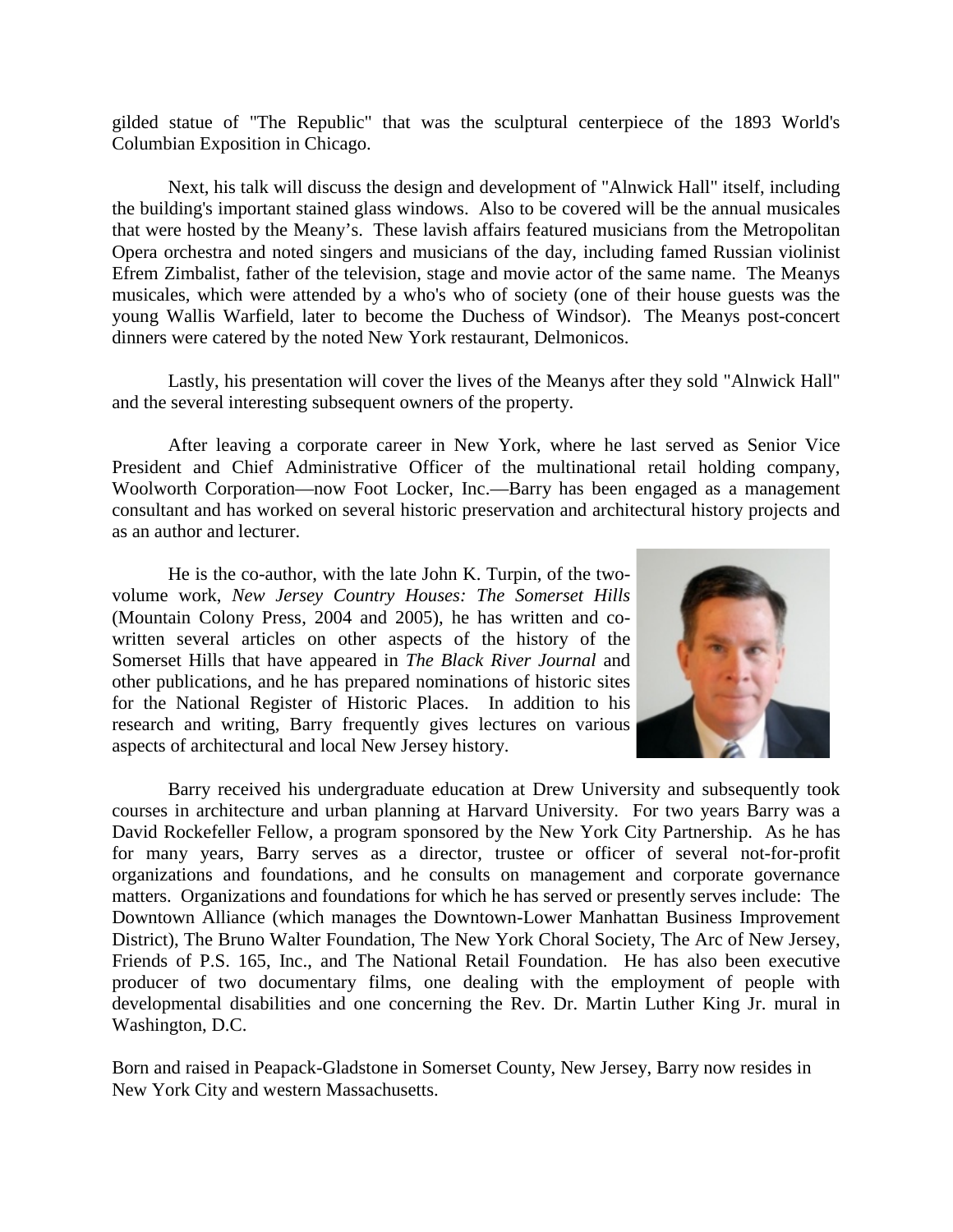# **ELECTION OF OFFICERS**

Fred Katnack, Chair of the Nominating Committee, will present a candidate for the office of Vice-President to serve a 2 year term (2017-2019), which will be voted on by the membership in attendance at the meeting.

# **MEMBERSHIP DUES**

Membership dues were due by January 31. If you received a dues statement previously kindly remit payment. If you haven't paid it please bring to the meeting or send in the mail. Thank you for your continued support!

# **SOCIETY LOSES TWO BOARD MEMBERS**

Sadly the Society lost two of its long-time Board members back in January, Janet Schmidling, who served as Vice-President, and Phil Kane, who served as Archivist. They were both mainstays in the organization and will be sorely missed. Both designated the Society as beneficiaries of donations in lieu of flowers. We offer our heartfelt condolences to their families.

# **SOCIETY SEEKS VOLUNTEERS; TREASURER & ARCHIVIST POSITIONS OPEN**

The Society currently has two volunteer openings on its Executive Board - Treasurer and Archivist. Please see the job descriptions below. If you are interested please contact Shaun Van Doren at (908) 439-3054 or [tewksburyhistory@earthlink.net](mailto:tewksburyhistory@earthlink.net) with questions.

# **Treasurer**

- Officer of the Society
- Attend meetings of the Society's Executive Board (every other Wednesday at 5 pm)
- Responsible for all financial transactions and records
- Process/sort all checks based on transaction (membership, fundraisers, etc.) and make deposits
- Reconcile monthly bank statements
- Manage Certificates of Deposit
- Prepare income & expense statements for annual and monthly board meetings
- Knowledge of Quickbooks
- Pay invoices and mail payments
- Process and record all credit card payments
- Manage insurance policy renewals and certificates of insurance for events

# **Archivist**

- Executive Board Member of the Society
- Attend meetings of the Society's Executive Board (every other Wednesday at 5 pm)
- Oversee Society's archives of records, documents and items bequeathed to the Society
- Answer phone, email and in-person inquiries on history and genealogical requests
- Assist Tewksbury  $3^{rd}$  &  $4^{th}$  graders finding subject material for Most Historic Place in My Town Essay Contest
- Provide guidance on and assist with cataloging Society's records for its archives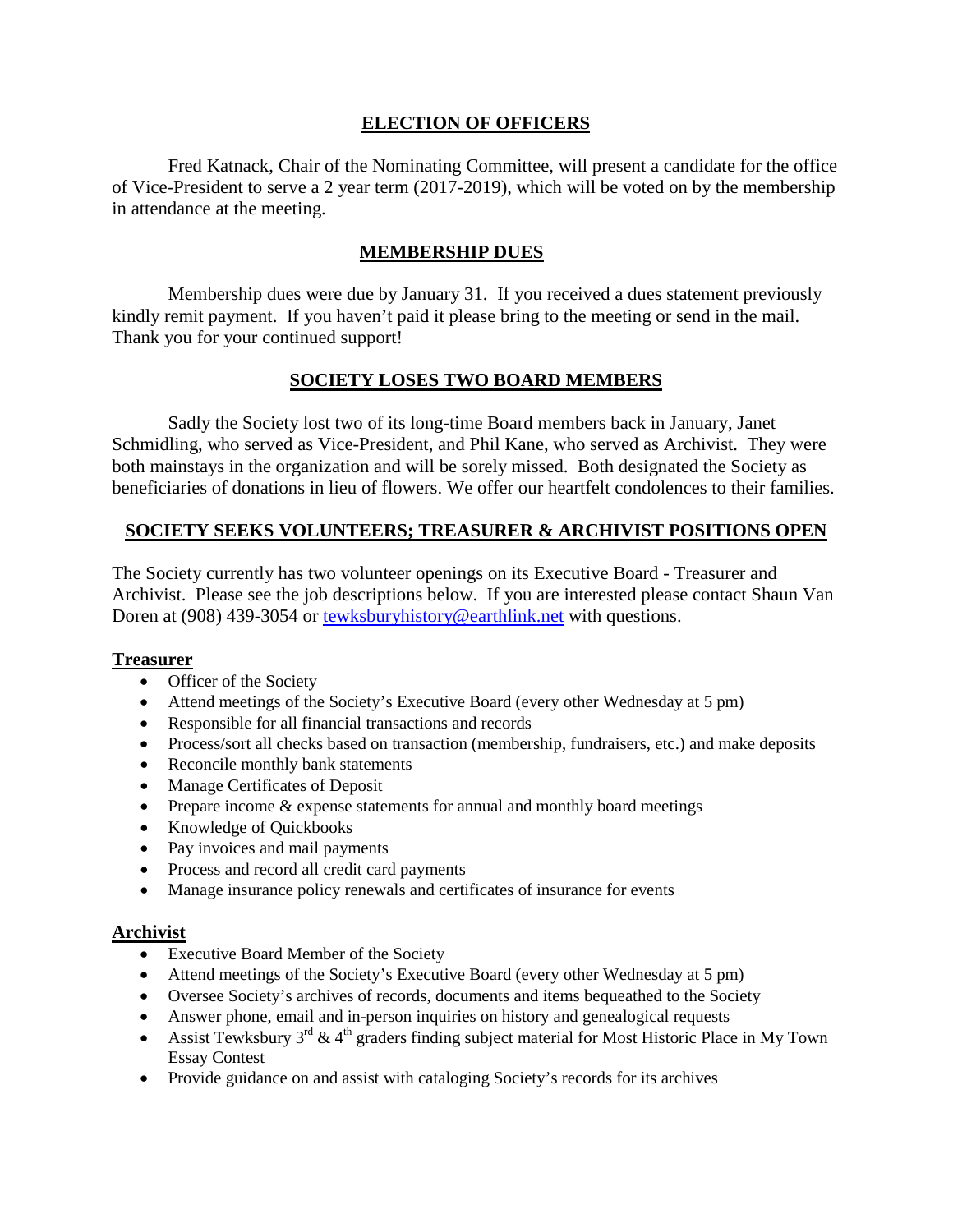#### **OLDWICK CARRIAGE HOUSE**

Our exterior restoration of the Oldwick Carriage House is complete. We extend a heartfelt THANK YOU to Harold Wrede for managing the entire project, bringing it under budget and ahead of schedule. We could not have done this without Harold's expertise, attention to detail and patience. The Society will be holding an Open House in May with refreshments to show off the building. Watch the May newsletter for more details.

#### **NEW MEMBERS**

We welcome the following new members to the Society:

Sandi & Alex Blair Lebanon Allene Fay Califon Susan Fisher Hillsborough

# **3rd ANNUAL OLDWICK TAG SALE**

The 3<sup>rd</sup> annual Oldwick Tag Sale, sponsored by the Zion Lutheran Church, will be on Saturday, April 29 from 8 am to 3 pm with a rain date of Saturday, May 6. The Society will again be purchasing a space and having our sale inside the newly restored Oldwick Carriage House at 5 James Street.

We are looking for clean, quality items to sell so if you have items to donate please stop by one of the dates listed below. We are also looking for volunteers to help sort and mark items as well as sell on the day of the sale. Please let us know via phone or email if you can volunteer. We are NOT accepting electronics more than 3 years old, clothing, or books.

# **Collection Dates:** Sat. April  $1 \quad 9$  am to  $12$  pm Fri. April 7 6 pm to 8 pm Sat. April 22 9 am to 12 pm

#### **1st BI-ENNIAL TEWKSBURY HISTORIC HOUSE & GARDEN TOUR**

The Society has partnered with the Garden Club of the Hunterdon Hills to jointly sponsor the  $1<sup>st</sup>$  biennial Tewksbury Historic House & Garden Tour, which will be held on Saturday, June 10 from 10 am to 4 pm, rain or shine. The tour will include 5 homes and/or gardens; 4 locations include the  $1<sup>st</sup>$  floor of the home and garden while the  $5<sup>th</sup>$  location is a series of extensive gardens. The cost per person is \$ 40 in advance or \$ 50 day of the tickets. Watch the May newsletter for ticket order information. All tickets will be held and are to be picked up the day of the tour at Society HQ 60 Water Street in Mountainville. We need volunteers to be a docent for inside the homes to cover a 3 hour shift. If you are interested please call or email Headquarters.